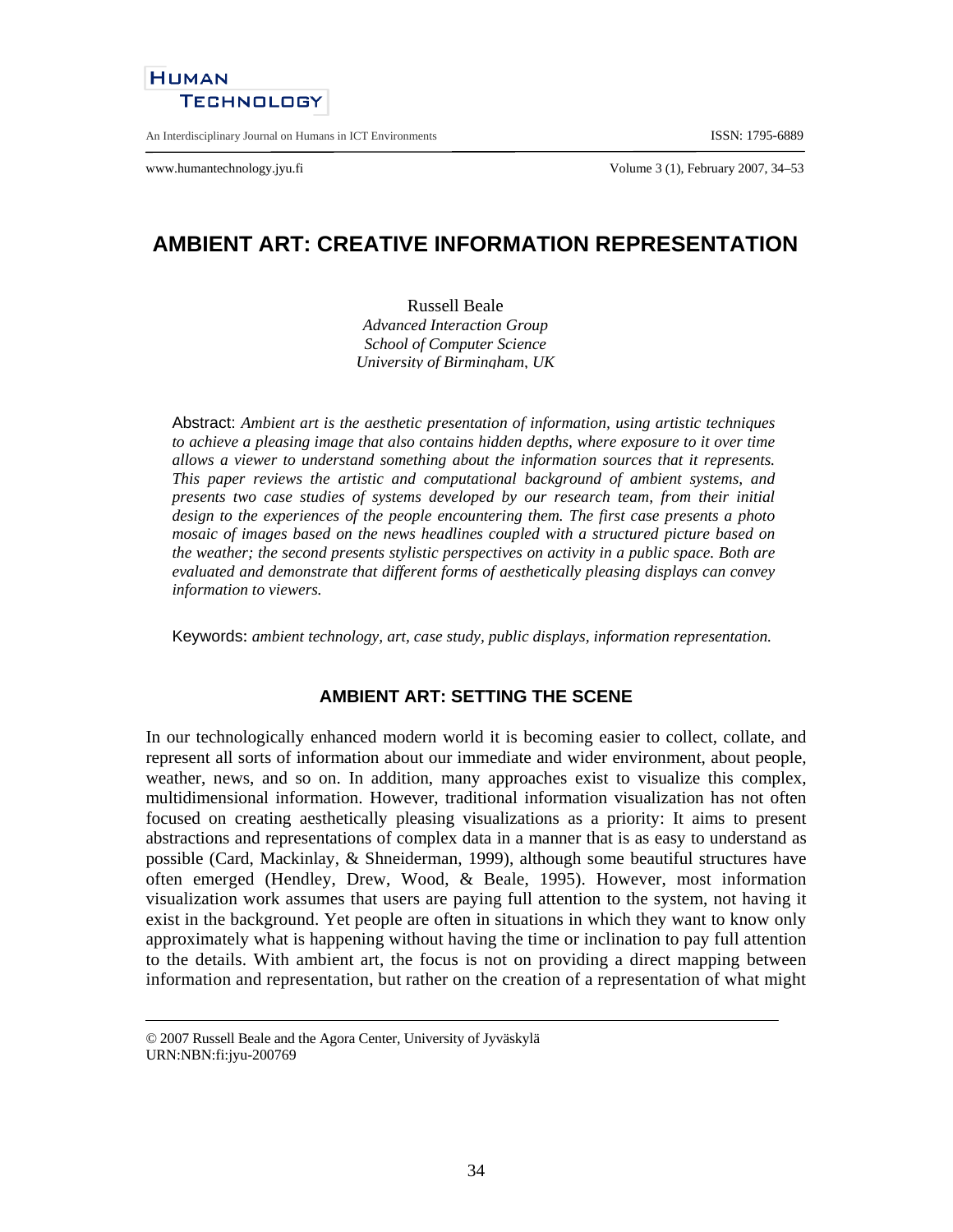be termed the "mood" of the information. Ambient art can therefore be defined as artwork that provides representations of complex information in an aesthetically pleasing manner. This information can be about the immediate environment, or remote data, or user data, or a combination of these. One of the goals of ambient art is to produce attractive artwork that is meaningful and useful.

An example of an existing system is the ambient orb (ambient, 2006). This product is essentially a desktop lamp that glows with different colors depending on the state of the information that it is monitoring. On the company's Web site, the example is monitoring the state of the stock market, glowing green if stocks are rising through to yellow, and red if they are falling. This primitive example of an ambient information display does raise some interesting points about the advantages of ambient displays. Ambient's site claims "'People want information, but they don't want to invest a lot of time in getting it,' says Ambient president David Rose. 'This makes getting information a "glanceable" thing.'" (final ¶). The ambient orb is interesting because it quickly and accurately communicates simple information to the user. While Hiroshi Ishii's work at the MIT Media Lab focuses on tangible interfaces (Ishii & Ullmer, 1997), he has developed an installation that uses powered versions of children's windmills to represent the state of the stock exchange, thus giving rise to an overall impressionistic conveyance of complex, multidimensional information streams (Dahley, Wisneski, & Ishii, 1998; Wisneski et al., 1998). He also has incorporated the ambient information into architectural spaces (Ishii et al., 1998) This reflection of information in imprecise but aesthetically pleasing forms is also echoed in Weiser & Brown's (1998) work, which illustrates the activity of a network by animating a hanging string as bits pass by on the ethernet cable.

Related work in this area includes the Hello.wall (Prante et al., 2003; Prante, Stenzel, Röcker, Streitz, & Magerkurth, 2004; Streitz, Magerkurth, Prante, & Röcker, 2005; Streitz, Röcker, et al., 2005), in which information is presented to users via a very large public display that uses lights to create patterns. The display looks pretty to the passing visitor but also has meaning to the initiated. Close-up interaction with the Hello.wall is possible by using hand-held devices that communicate with individual cells in the wall. The Hello.wall provides awareness information, and changes according to the people passing by it, making it an informative artwork that uses a simple representation of light patterns in a 2-D array to communicate its message. Heiner, Hudson, & Tanaka (1999) use air bubbles in a collection of tubes in a similar way, to provide environmental information in an aesthetic, peripheral manner. However, these systems focus on producing abstract representations of information using simple displays, and rely on their peripherality and calm nature (Weiser, 1999) as the keys to their aesthetic benefits. The Kimura system (Macintyre et al., 2001) addresses related problems as it tries to present peripheral information to a user in providing an awareness of background tasks and context. The system splits the user's computer desktop into two parts, a central one that contains their current work, and in the other projects peripheral displays that contain montages of images relating to other recent or ongoing activities. This emphasis on contextual awareness is also considered in the work of Matthews, Dey, Mankoff, Carter, & Rattenbury (2004), with their Peripheral Displays toolkit. This toolkit provides structured support for managing user attention through abstracting raw data, providing notification levels to capture the relative importance of different information, and transitions for updating peripheral displays when necessary.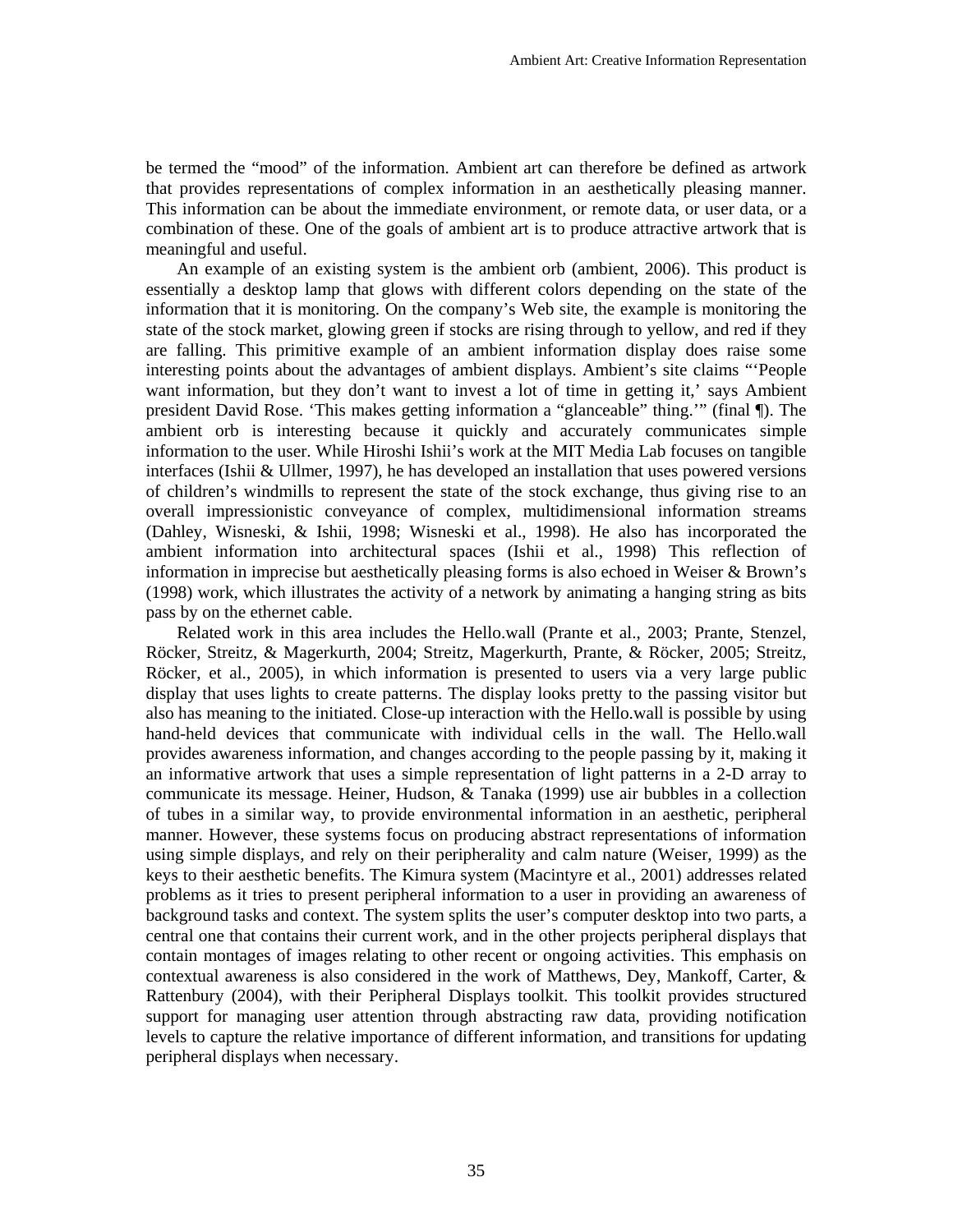$Our<sup>1</sup>$  approach attempts to focus more on creating representations that are intrinsically artistic rather than simply pleasing, in line with the Kandinsky system (Fogarty, Forlizzi,  $\&$ Hudson, 2001). The Kandinksky system provides an artistic template that is matched to a series of images based on ambient information, and it has the primary aim of being artistic and aesthetically pleasing, rather than being informative. Redström, Skog, & Hallnäs (2000) also explore elements of the design space of informative art, which they define as computer augmented, amplified artworks that are aesthetically pleasing and yet still convey information, though most of their works focus on aesthetic presentations of one particular information stream.

#### **WHAT IS ART?**

Art explores and expresses our aesthetic relation to our environment and ourselves. However, since the rise of photography, the value ascribed to art's representative power has waned. In its place are explorations of the poetics of each piece, the way in which an object's materiality intervenes in the space (and time) in which it is sited, its authorship, the role of the viewer, and so on. These concerns and the opportunities offered by connected, powerful computers and displays offer themselves uniquely to the development of a new medium, an exploration of the way in which ambient information can be represented in a visual format. We are particularly interested in the use of abstract representations to present background information to people. Abstract art is any art form, be it photography, sculpture, or painting, that partially or completely neglects the true form of the subject (Currier Museum of Art, 2005). The artist may choose to represent an everyday object as a collection of lines, colors, or shapes and, in turn, make it completely unrecognizable. Through the medium of abstract art, the artist is better able to represent his or her true thoughts and feelings rather than create a perfect image of the original subject that lacks any underlying emotion or information. It is this abstraction process that makes abstract art perfect for displaying information to a computer user, which they can then interpret consciously or, ideally, subconsciously.

 From an art theory perspective, it could be said that the artist is successful in his or her intervention to the extent that s/he manages to engage the viewer's intuition and allows him or her to experience something new. The viewer creates his or her own qualia of experience in the face of any artwork, that is, how s/he feels about the experience when interacting with it. The temporal nature of ambient information means that one has to consider how pieces work over time as well as in the immediate experience. In the case of the artist, there is a physicality to the process of creation that requires the existence of a corresponding temporal component. A piece such as Richard Long's (1986) "Ten Days Walking and Sleeping on Natural Ground" (a text work depicting a walk Long made in Scotland in 1986) has a temporal component that almost outweighs the conceptual. The work is delivered by a fragile skein of text, but its temporal component is present nonetheless. Jackson Pollock's (ArtCyclopedia, 2007a) process-oriented work provided the starting point for much of the movement towards the focus on the performance element of art. Pollock's paintings are more the residue of the art (his act of making) than the art itself.

Acceptable digital 2-D images with an aesthetic that works are not trivial to produce, and digital art that is responsive, slowly transforming, and evocative is taking artistry firmly into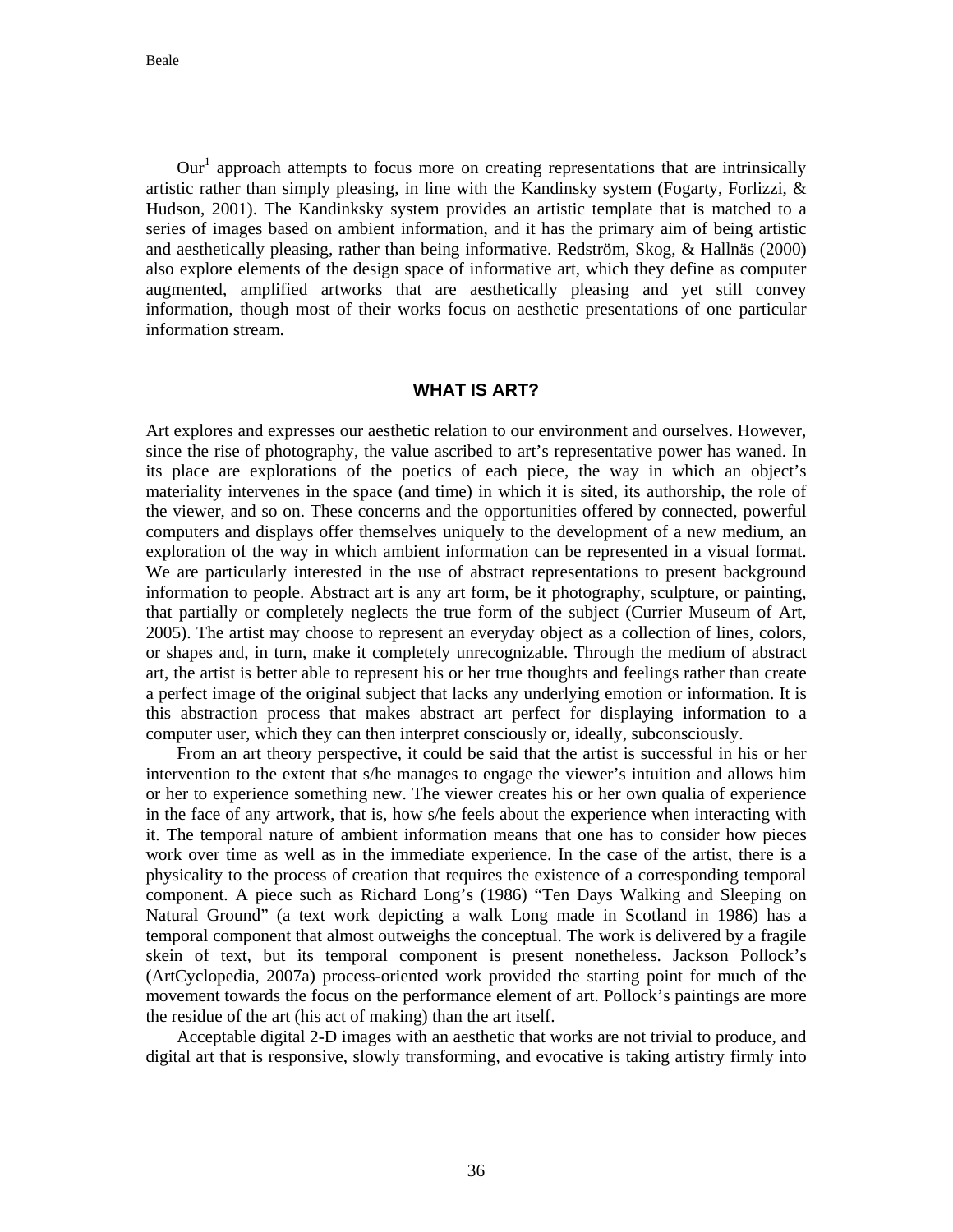new media territory. The notion of what works is a nebulous one at best: It seems to describe the extent to which the viewer can find coherence between his or her own (intuitive) response to the work and the cultural "ground" from which s/he approaches it. However, there are a number of theories—based on art theory and concepts, as well as sound psychological principles tapping into known emotional responses to color, shape, order, and chaos—to provide researchers with some guiding principles. This type of work has a precedent in the artistic creations of James Turrell (ArtCyclopedia, 2006), although his work was not digital and its interactive element is linked to the physical movement and physiological response of the viewer rather than a feedback process within the work itself. In addition, the novelty of the artifact initially compensates for its potential artistic weaknesses: It can be interesting to see and interact with, but you may not want one in your home for a few years yet.

One of the motivations for our work is to discover whether it is possible to provide effective ambient information to people who can then absorb it without realizing it (Merikle & Joordens, 1997; Merikle, Smilek, & Eastwood, 2001; Rock, Linnett, Grant, & Mack, 1992). One example of this effect is the sound given off by a modem dialing into an Internet service provider: Users are often able to infer the status of the connection by the tone and nature of the sounds produced, without consciously listening to it. In our work, we want to achieve the same by presenting useful information in an understandable yet often abstract and aesthetically appealing manner. One application, thought of as informative art by its developers, produces on a screen in an office a series of blobs that represent the arrival times of the next few buses. The researchers report that users become rapidly adept at understanding the abstract art, and timing their departure from the office based on the state of the image (Skog, Ljungblad, & Holmquist, 2003). While some general analysis suggests that motion is a strong attention-focusing technique (Maglio & Campbell, 2000), and Mankoff et al. (2003) have provided some revised heuristics for the evaluation of ambient displays, the complexities of the relationships between the familiarities of users with systems, the representations, and how those representations change are not yet fully understood.

In the following sections we discuss two experiences of creating and evaluating ambient art systems. In both systems we were interested in whether one can convey meaningful information in an aesthetic manner, trying to produce pleasing images that are also informative.

#### **NEWS MONTAGE**

We decided to develop an abstract representation of current news stories. The reason for deciding on news representation was reached from two different perspectives. First, we undertook a small survey with 10 randomly chosen participants in our building (predominantly computer science students); selected results are shown in Tables 1 and 2.

Clearly, news is a commonly accessed resource, and is accessed for a reasonable amount of time a day. These results are supported by other studies (Beale, 2005; Miller, 2003) that show that users regularly monitor news sites for information.

The second perspective came from informal discussions with users about art and ambient art. We repeatedly heard comments relating to representing the news, such as, "It would be possible to have a news input, this would retrieve headline news, text and pictures over a web feed from a site like BBC news[*sic*]" (Shuster, 2004).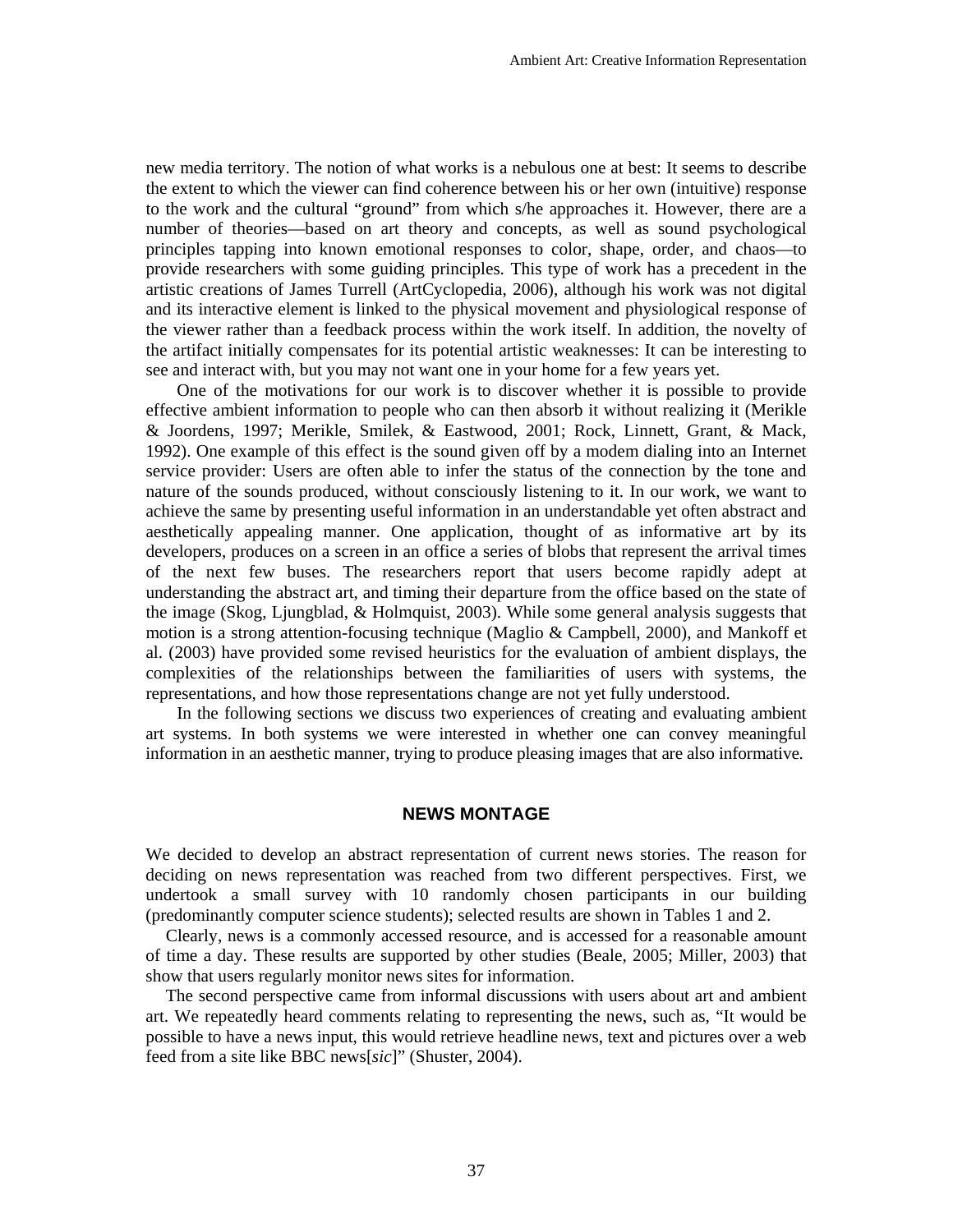|  | <b>Table 1.</b> Information Sources Consulted by Users. |  |  |  |
|--|---------------------------------------------------------|--|--|--|
|--|---------------------------------------------------------|--|--|--|

Which of the following types of information do you check regularly? (mark *any* that apply)

| <b>Option</b>              | <b>Number Of Votes</b> |  |  |
|----------------------------|------------------------|--|--|
| News (International)       | 10                     |  |  |
| News (Local)               |                        |  |  |
| Weather                    |                        |  |  |
| Email                      |                        |  |  |
| Web site (Please Specify)* |                        |  |  |
| Blogs (Please Specify)     |                        |  |  |
| ∩ther**                    |                        |  |  |

\* Three of the Web sites mentioned were news or newspaper sites, and therefore should have received a vote under news instead. The other two Web sites mentioned were a football team's homepage and eBay. \*\*The information source mentioned was for stocks and shares in newspapers and on teletext.

**Table 2.** Temporal Nature of Information Access.

How much time a day to you spend checking the following information?

| <b>Option</b>              | <b>Less than 5</b><br><b>Minutes</b> | 5 to 29<br>minutes | 30 to 60<br>minutes | Over <sub>60</sub><br>minutes |
|----------------------------|--------------------------------------|--------------------|---------------------|-------------------------------|
| News (International)       |                                      |                    |                     |                               |
| News (Local)               |                                      |                    |                     |                               |
| Weather                    |                                      |                    |                     |                               |
| Email                      |                                      |                    |                     |                               |
| Web site (Please Specify)* |                                      |                    |                     |                               |
| Blogs (Please Specify)     |                                      |                    |                     |                               |
| Other**                    |                                      |                    |                     |                               |

\* Three of the Web sites mentioned were news or newspaper sites, and therefore should have received a vote under news instead. The other two Web sites mentioned were a football team's homepage and eBay.

\*\*The information source mentioned was for stocks and shares in newspapers and on teletext.

# **Design**

The fundamental concept was to parse a news site for the main stories, to extract keywords from the headlines and story, and then to produce a montage of photographs to represent that story. The concept was that the photographs would change as the headlines change. To retain the abstraction, we did not want to use news photographs as the images, since these tend to be focused on conveying details of the story itself; instead we used a variety of different images that might capture the emotion and mood of the stories.

# News Information

The BBC News Web site provides up-to-the-minute news articles. Using the low graphics version of the site, it is possible to see a list of all the latest stories, the first story being the most recent. This information can be accessed through an RSS reader, or by simply parsing the HTML of the site. Figure 1 shows the HTML code of an example news article.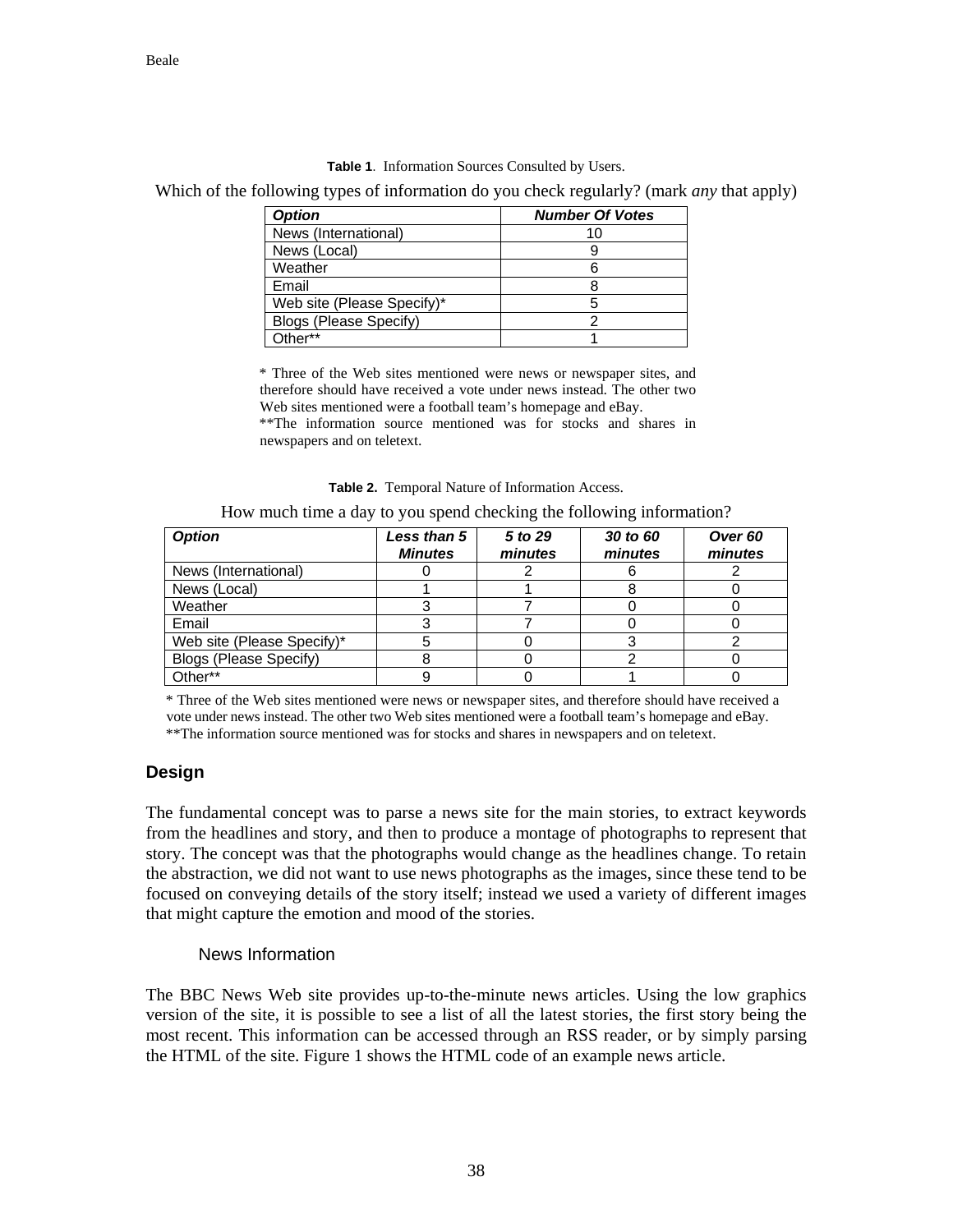```
 1 3 2 
 < p > <a href="/1/low/entertainment/4870150.stm"> 
   <img height="49" hspace="3" align="left" vspace="0" 
   border="0" width="66" alt="Gnarls Barkley" 
   src="http://newsimg.bbc.co.uk/media/images/41497000/jpg/_
   41497940_barkley1_66.jpg" /></a> 
    <a href="/1/low/entertainment/4870150.stm"> 
        <b>Crazy song makes musical history 
       \langleb>
    </a> 
   \text{br} />
   Crazy by Gnarls Barkley becomes the UK<sup>'</sup>s first number one
   single based on download sales alone.
   \text{chr} clear="all" />
< p >
```
1. By adding the prefix "http://www.bbc.co.uk/news" to this text, a link to the Web page of this news article is created, in this case; http://www.bbc.co.uk/news/1/low/entertainment/4870150.stm.

2. This is the title of the news article.

3. This is the story of the news article.

Figure 1. Elements of the BBC Web site to be parsed.

By parsing the title and story, it is possible to identify useful keywords in the text. We extracted the text, removed the common words, and produced a list of interesting keywords using a probabilistic measure (Beale, 2005).

#### Pre-Existing Images

In order to use pre-existing images, we needed to find a large collection of images that we could use without fear of copyright restrictions. One such collection is the photograph sharing Web site Flickr (Flickr, 2006). Flickr is a Web 2.0 site, which means it puts a strong emphasis on social networking. One advantage of this is the use of Web 2.0 tags. A tag is a text label that is added to multimedia items on the Internet to add extra information to the item. In the case of Flickr, the tags give an insight into the message that is being communicated by the photographer. These tags not only tell us more information about the photograph, such as the location it was taken and some details about the subject matter, but they also give us an insight into the feelings that the photographer felt when they took the picture. For example, consider the image shown in Figure 2.

 The tags associated with this photo are provided by the photographer, and there is no restriction on their content. They are presented as an unordered, unnumbered list in Flickr, but here we have clustered them according to various types: 1 presents descriptions of the subject and the subject area; 2 covers emotions associated with the image; 3 describes the aesthetics of the photo; 4 is a descriptive of the image type; 5 provides geographical information; and 6 provides technical details. The evolution of social tagging is a recent phenomenon, and tags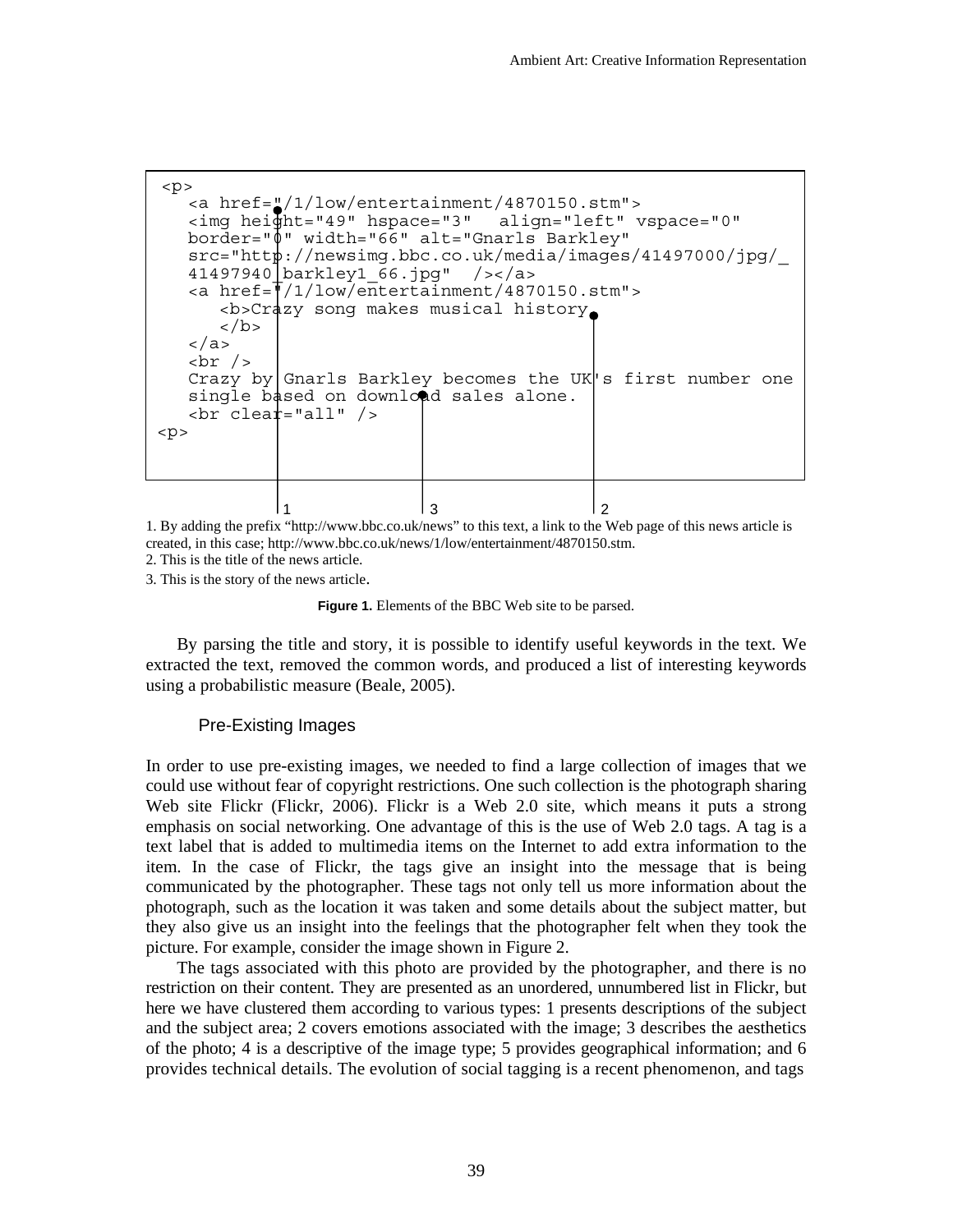

**Figure 2.** Flickr photograph and selection of associated tags. Photo © James M. Thorne. Used with permission.

tend to combine both personal expressions and the accepted norms of the domain (e.g., the use of "bw" to indicate a black and white photo) that are acquired by observation and use in that domain. Thus Flickr provides a repository of images that are tagged with both descriptive and emotional content. Together, the tags allow access to images that may reflect the mood of the photograph, rather than just trying to present images that directly match descriptive keyword nouns.

The Flickr site has a search page that allows access to photographs by tags alone or by tag, title, and description. We can parse the resulting page as shown in Figure 3.

 $1$  2 3 4 <p class="StreamList"> <a href="/photos/james\_2005/9469994/" title="Death of a dandelion"> <img src="http://static.flickr.com/5/9469994\_df9cb70ab5\_t.jpg"<br>width="100" height="71" alt="Death of a dandelion" />< height="71" alt="Death of a dandelion" /></a> <br> From <a  $\frac{1}{2}$  ="/photos/james 2005/">THX 1981 $\frac{1}{2}$ /a>  $\langle$ /p>

1. By adding "http://www.flickr.com" to this text, a link to the photographer's homepage is created, in this example, http://www.flickr.com/photos/james\_2005/9469994/

2. This is the photographer's nickname, THX 1981.

3. This is the location of the image: http://static.flickr.com/5/9469994\_df9cb70ab5\_t.jpg

4. This is the title of the image, "Death of a dandelion."

**Figure 3.** Flickr HTML parsing.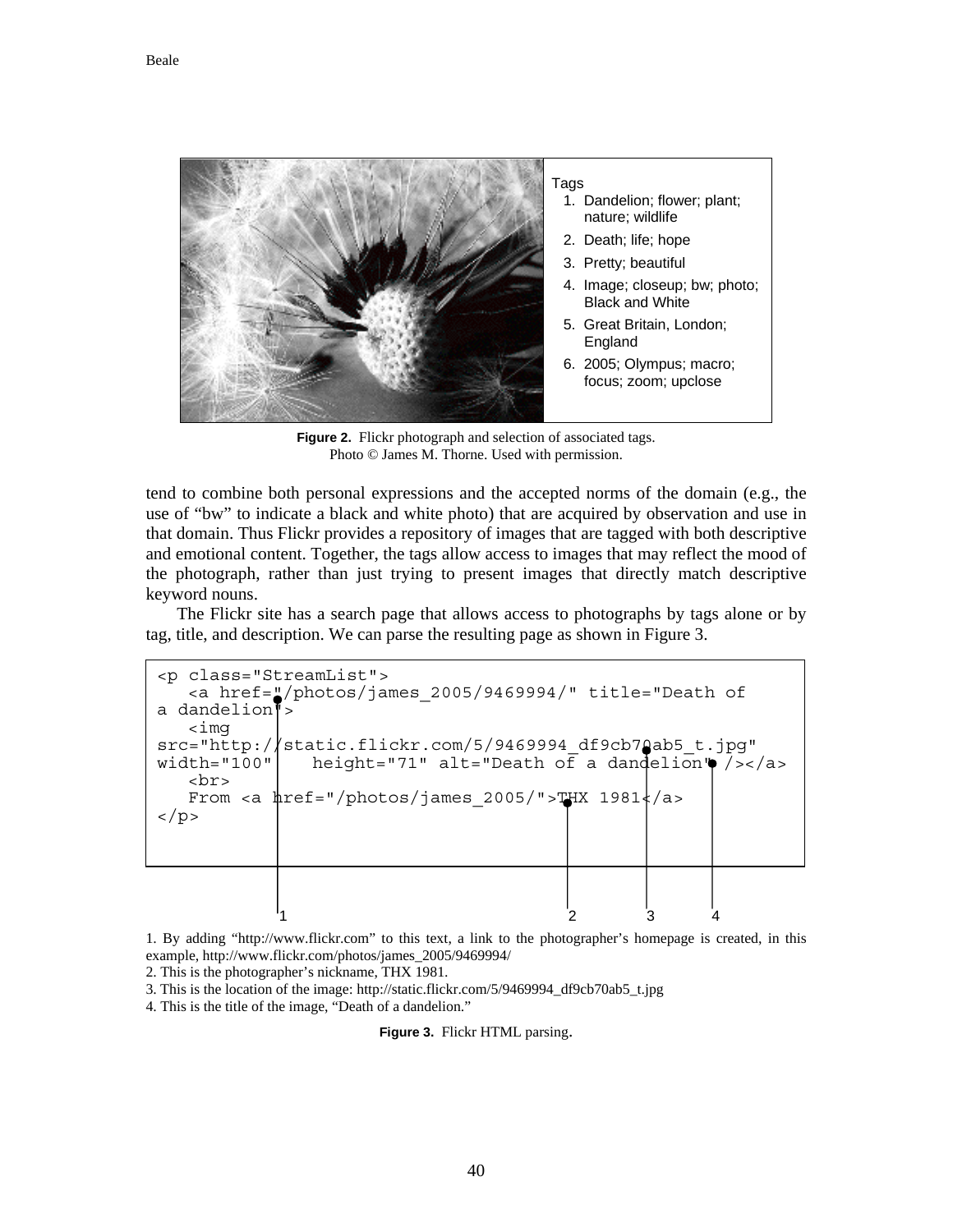## **System Architecture**

The system architecture is shown Figure 4. The headlines are taken from the BBC News Web site, and parsed to produce keywords by the news generator. These keywords are transferred to the Flickr site and used to retrieve the best matching images from that site. Photos are chosen on the basis of their match to the keywords, and their popularity on Flickr; thus the images chosen are the result of a social process of tagging and cross-referencing over which no one individual has specific control and which can change over time. The system was configured to retrieve 10 images for each news story, to cover the range of possible emotions and information within the story and to create a more interesting montage. The News Generator communicated with the Picture Information module in order to retrieve sufficient images, and these images were then passed to the Graphics Generator.

While we envisaged producing a mosaic montage as the most artistic output, we wanted to investigate how well the images were able to actually communicate information to observers. So we provided slightly more structured information for evaluation purposes: The 10 images for each news story were presented on the right-hand side of the screen in two rows of five photos, allowing the ability to cycle through three stories at a time. On the top left-hand side of the screen, larger versions of the images were displayed, as shown in Figure 5.

Each set of 10 thumbnails represented one news article. Since different news articles must be quickly and easily distinguished by the user, alternating sets of images were given slightly different background colors. It was also decided to add extra information to each thumbnail: The user could roll the mouse over the image to view a text description of the keyword that the image represents. We added this in response to comments from the early prototype users who were highly confused regarding what the individual images were. The unfamiliarity of the system made it too difficult for them to simply accept the representations as they appeared. They needed to be able to interact with it to discover a little more about the images before they started to understand how the system produced its results. During this prototype testing stage, it also became apparent that users sometimes wished to be supplied with more information than simply the images relating to a news article. We decided that, to increase the acceptability of the system, the user should be able to view more information



**Figure 4.** The overall system architecture for news headline art system.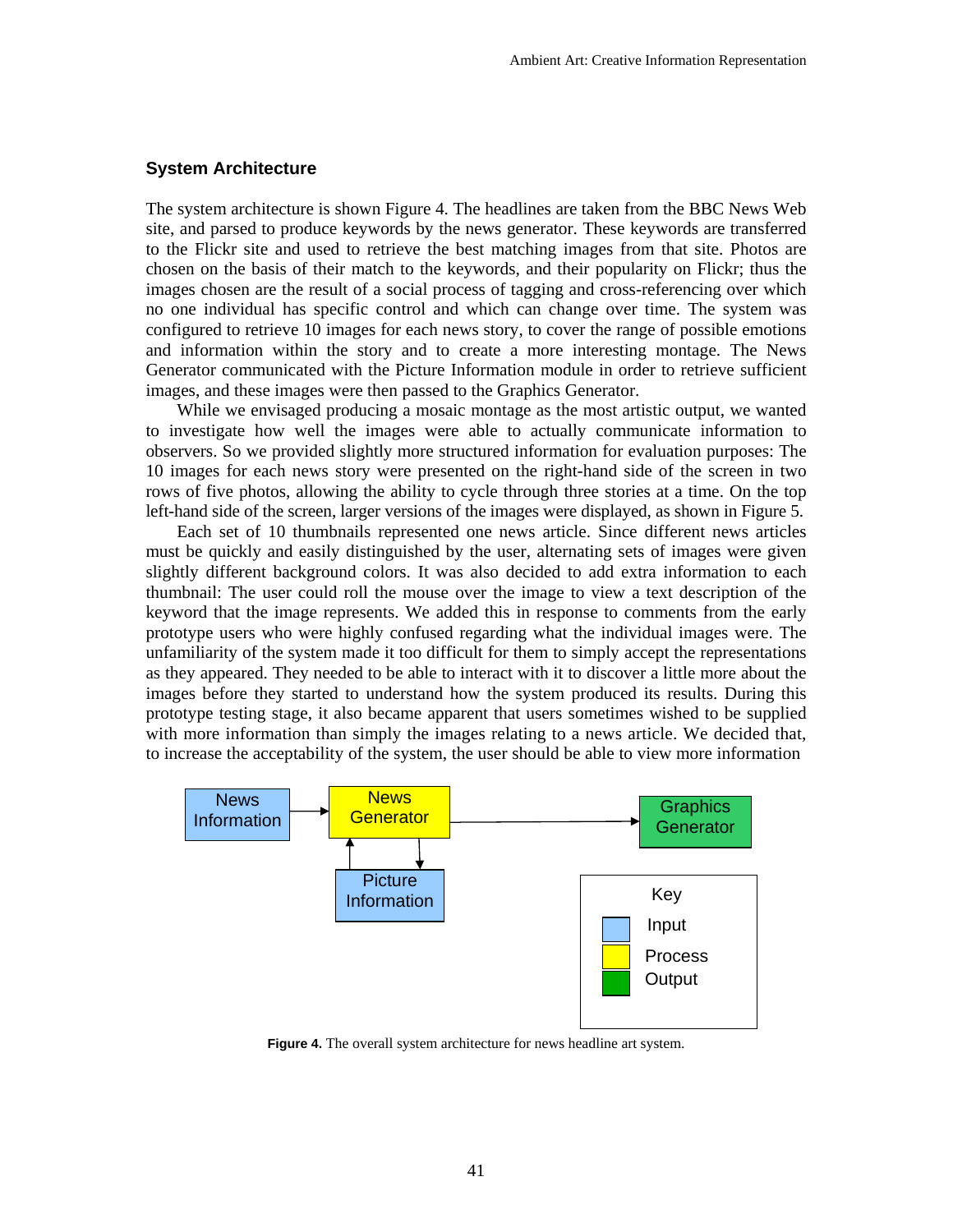

**Figure 5.** The evaluation version of the news information display<sup>2</sup>.

about the story. Therefore if the user clicked the Show button, the system launched a Web browser and navigated to the Web page of the story. Users accessed this function when they were first exposed to the system, allowing them to develop an understanding of the images, but it was used less as time went by.

Further evaluation highlighted that the users sometimes wished to be supplied with more information about the images that were presented. Therefore we included the title and photographer of the selected picture on the screen. Clicking this link navigated them to the photograph's Flickr entry in a browser.

# **Presenting Weather Information**

We also experimented with presenting weather information to the users on the same system by constructing images from basic elements, much like the existing symbolic weather charts. This work bears some resemblance to the InfoCanvas (Miller, 2003; Miller & Stasko, 2001), in which a structured template for artwork was parameterized and populated with images that gave an overall perspective on information, a work subsequently evaluated by (Plaue, Miller, & Stasko, 2004). An example of the symbols used in our project is shown in Figure 6.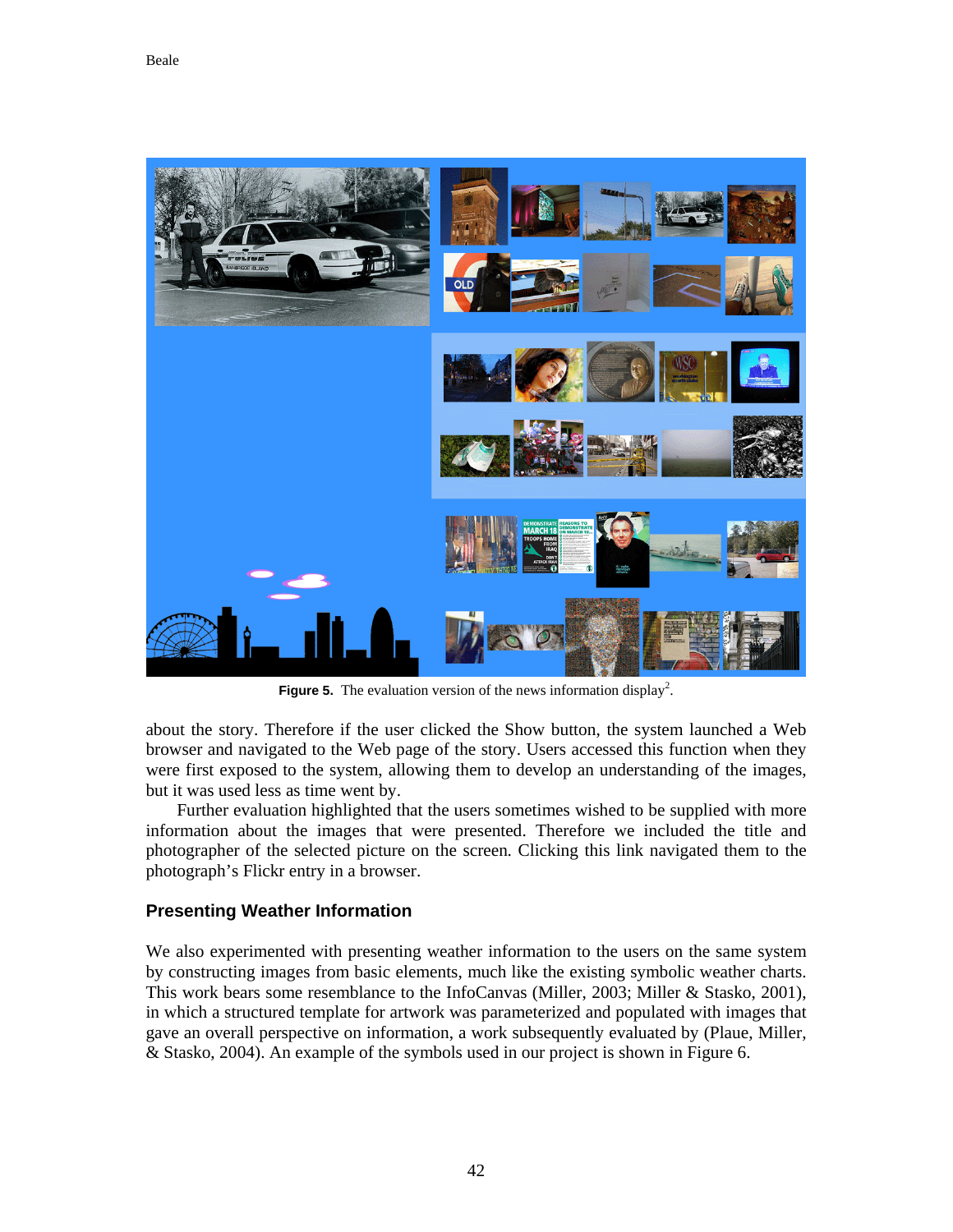

**Figure 6.** Weather symbols.

The image background was colored appropriately for the time of day, with the appropriate weather elements added to produce images as shown in Figure 7. The data for this was extracted from the METAR Data Access on the U.S. National Weather Service Web site (U.S. Department of Commerce, 2004) on May 12, 2006. Weather information is collected by every airport in the world and published on the Web site every 30 minutes. The information is complex, but is efficiently stored as a single line of text, which can be broken into the sections presented in Table 3.



**Figure 7.** Weather view: early evening in Birmingham, with localized altostratus (mid-level clouds), no precipitation.

| Table 3. Sample METAR Data. |
|-----------------------------|
|-----------------------------|

| ID          | TIME    | <b>WIND</b> | VIS  | WEATHER | <b>SKY</b>    | T/DP  | AL.   | <b>REMARK</b> |
|-------------|---------|-------------|------|---------|---------------|-------|-------|---------------|
| <b>EGBB</b> | 311850Z | 1902G26KT   | 9999 | -SHRA   | <b>BKN070</b> | 12/08 | Q1011 | RMK A02       |

Data retrieved May 12, 2006.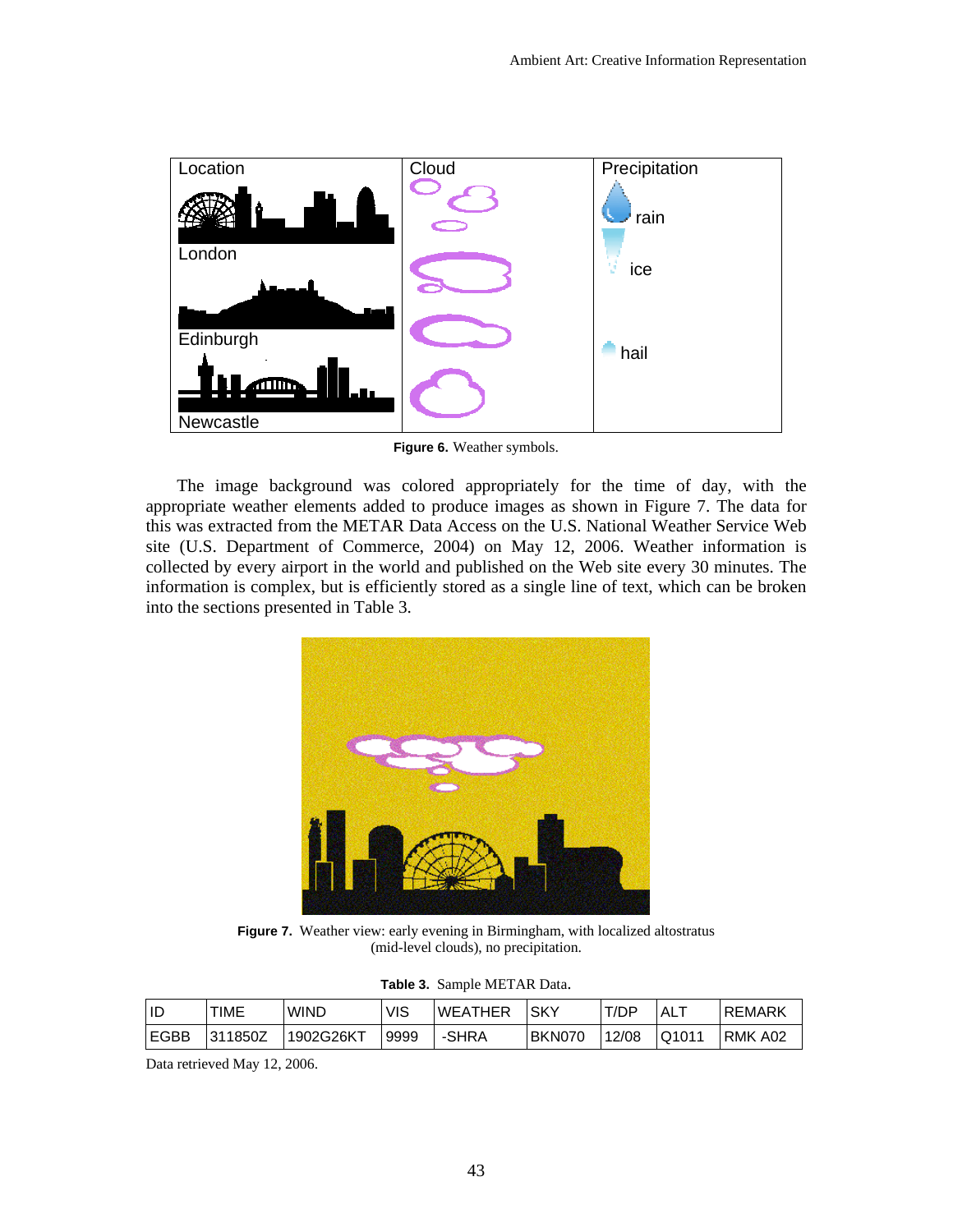The ID is the identification of the airport at which the weather reading was taken. In this case, EG indicates England and BB indicates Birmingham International Airport. The TIME is the time and date at which the current reading was taken. Readings are taken approximately every 30 minutes, but the information may not be updated if there is no notable difference since the previous reading. The 31 is the day of the month, 18 is the hour of the day, 50 is the number of minutes past the hour and Z indicates the time code that is being used (ZULU or Universal Time Code). The WIND holds information about the wind speed and direction. In this example, 210 is the direction of the wind as a compass bearing between 000 and 360; 11 is the average wind speed; G indicates that there are gusts and 26 is the average gust speed; and KT shows that all speeds are in Knots and indicates the end of the information. VIS holds information about the visible distance in kilometers; 9999 indicates that there are no obscurities, such as fog or smoke. WEATHER holds information about the current weather conditions and obscurations. In this example, the minus symbol (-) indicates light or moderate precipitation, SH represents showers, and RA represents rain. SKY holds information about the clouds above the airport at which the measurements are being taken. BKN represents broken clouds, and 070 represents their height, 7000 feet. T/DP holds information about the current temperature and dew point. Dew point is a measurement of how much moisture is in the air. Both values are in degrees Celsius. ALT holds information about air pressure, in this example it is 1011 hectopascals (hPA). REMARK simply contains information about the weather station.

We parsed this using the same systems architecture as for the news, and presented a simplified picture of the current situation, superimposing the symbols on a stylized image of the location's skyline. The aesthetics of the image are therefore much more predetermined, with the informative content adjusting the presence and positioning of elements in the picture.

## **Evaluation**

Evaluating these systems posed many interesting questions. As informative visualizations, their understandability and expressive power may be important; as pieces of art, these measures are irrelevant because critical analysis and engagement may be key. These systems sit somewhere between the categories of information and of art, and so offer different challenges (Redström et al., 2000). This is also reflected in Mankoff et al.'s (2003) revised heuristic evaluation techniques for ambient art. The aim of any evaluation has to be to gain knowledge about a certain domain, and in our evaluation we focused on users' self-reported perceptions of the system, reflecting their feelings about both its usefulness in conveying information and as a piece of artwork. One key principle for this study was that we wanted to understand their reactions once they had been exposed to the system for a period of time: We were not interested in its immediate understandability or first-glance reaction since we envisaged these systems being used for extended periods of time, existing on the periphery of attention yet being an integral part of the users' everyday environment. Ten users (computer science undergraduate and graduate students, randomly chosen males and females from a variety of cultural backgrounds) were allowed to explore the system for a week.

The system was running continually when the users were at their computers, providing an always-accessible display, which they were at liberty to interact with, or not, as they chose. Participants were, during the study, engaged in quite intensive computing work, and so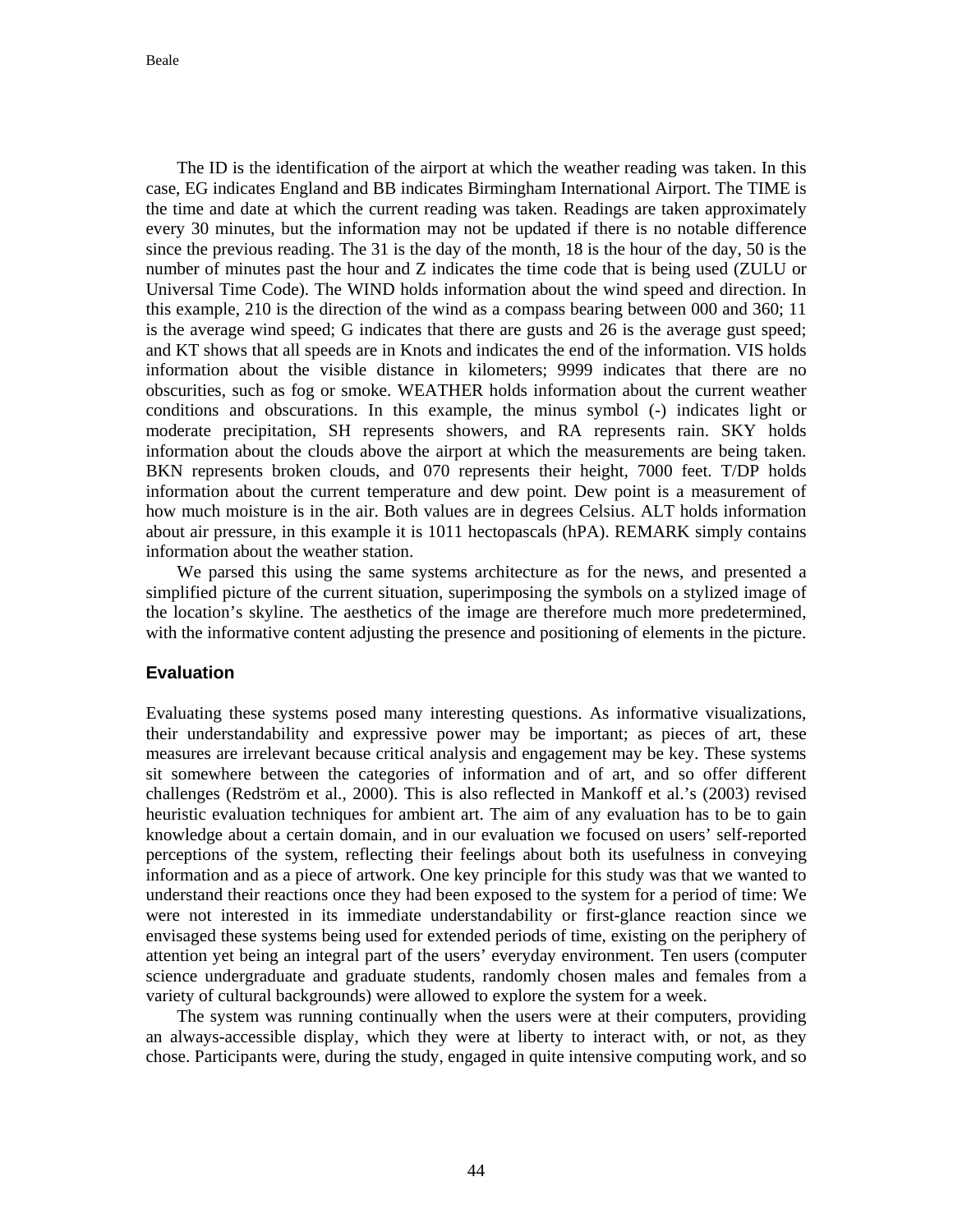were exposed to the system for numerous hours per day. At the end of this time, they were presented with an open-ended questionnaire and their experiences in using the system were examined. A longitudinal study was necessary so that the users could become familiar with the system and begin to learn how the photographs were being selected and presented by the system and so that they could build up a mental model of the sorts of relationships between the information presented and the news items. This was assisted through providing limited interaction possibilities, to either view the news story in detail or to find out more about the photographs that appeared. We did not want users to learn the relationships between particular images and keywords, but instead to begin to pick up on the emotional and aesthetic content of the images, to relate those to the tone of news stories. As with the process of social tagging, we would expect some period of familiarization with the existing tags, images, and social protocols was required before these relationships became better understood.

#### News System

On a 5-point Likert scale (e.g., Very Good, Good, Average, Bad, Very Bad), users rated the aesthetics of the artwork, with 7 users giving Very Good and 3 Good. Comments made on the questionnaire supported this: "*I saw some really stunning photographs*," and "*Some of the photographs are really beautiful, while others are a little bit strange….*"

 In terms of their comprehension, 7 users found it Average, 2 Hard, and 1 Very Hard to understand the news artwork. However, we can see from their comments that, although initially the system was difficult to understand, they started to learn what it represented "*At first I couldn't understand any of the pictures or what they were meant to symbolise, but then when I looked at the keywords* [by hovering over the thumbnail] *I see the relationship*"; "*Over time I came to recognise certain pictures and remember the keywords that are associated with that picture*"; and "*Although I understand that the pictures represent words from the news, I can rarely understand the news without using viewing [sic] the keyword.*"

The results of these questions show partial success in the use of related photographs in creating an impression to communicate information. Impressions are conveyed, but not detailed information, and it takes time for the users to become used to the system and to start to understand the representations used.

## Weather System

Aesthetically, this fared less well than the news system. When asked to rate the aesthetics of the artwork, 2 users responded Very Good, 7 Good, and one Average. One user commented, "*It's not as pretty as some of the photographs that are generated, but it does the job*."

 In terms of comprehension, 3 found it Very Easy, 6 Easy, and 1 Average. One user sums up the system with a comment on how easy it was to understand the weather information, "*Very easy*,[sic] *it's not as aesthetically pleasing as the news, but you can instantly see what the weather is like outside.*" This was echoed by another, "*All you have to do is look at the screen and you can see if it's raining outside*." Another stated, "*It works, but it's not as detailed as the weather that you see on the television*," reflecting a perspective that the system was principally about communicating information, rather than being viewed primarily as an artwork with the information being of secondary importance.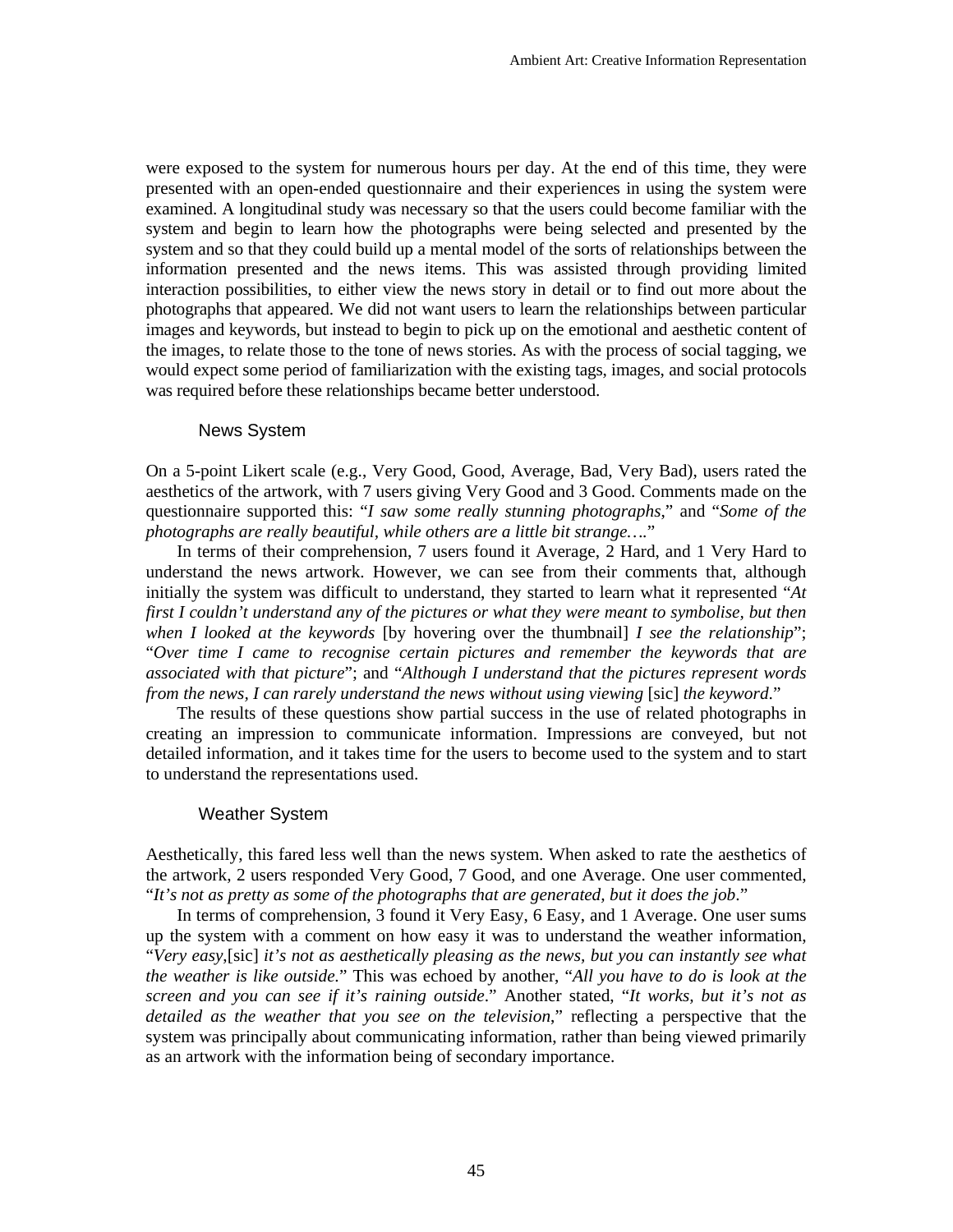# Aesthetics Versus Information Comprehension

Ninety percent of our users claimed that the weather artwork was easy to understand; unfortunately 30% of the users also claimed that the news artwork was hard to understand. This comes as no surprise, as the weather artwork does provide a more direct mapping between artwork and information. However many users claimed that, over time, they did begin to understand the way in which the pictures were associated with the news keywords, and even began to learn what individual pictures represented. One example of this is shown in Figure 8 (Linny, 2005).

A number of users noticed that that this brightly colored duck was a common feature in the news. They also soon learned that it represented the keyword "UK." Therefore any story that showed this picture was obviously about the United Kingdom. Although this outcome was only achieved through a certain number of exposures to the system, the users all agreed that they had not actively sought to learn the meaning of this picture within the context of the system. A number of users also came to recognize those pictures that represented other common words in the news, such as *war* or *president*.

 One user commented, **"***I can definitely see the potential of scanning over a few pictures to see if there is anything that interests you going on, then going to the website for more information*," suggesting that the system provides a rapid overview of the news, though this perspective wasn't universal. Another user, who had particular trouble deciphering the news articles, asked why we didn't simply collect pictures from the BBC news site, therefore creating a more accurate depiction of the news: "*Maybe it's just me, but I don't understand the pictures well enough for this to be a useful way of reading the news, maybe if the pictures were more relevant,* [sic] *why didn't you just get the pictures from the BBC website?*"

This comment provoked a serious conversation among the users and researchers during a debrief session about what differentiated artwork from visual information. However, the photography that is presented on the BBC Web site has an emphasis on information, even if it means that the picture itself is not particularly pleasing to the eye. In contrast, our approach focused more on capturing the mood and sentiment in the original subject in order to create a more aesthetically pleasing artwork. It appears from the results of the questionnaire that different users may be susceptible to varying degrees of abstraction, some preferring artwork, while others prefer simple information, such as presented in the weather system.



**Figure 8.** The Flickr photograph, titled "Mandarin duck in full color," was regularly returned from Flickr as the best match to the keyword UK, based on its Flickr tags and popularity. Photo  $\odot$  Linda Bingham<sup>3</sup>. Used with permission.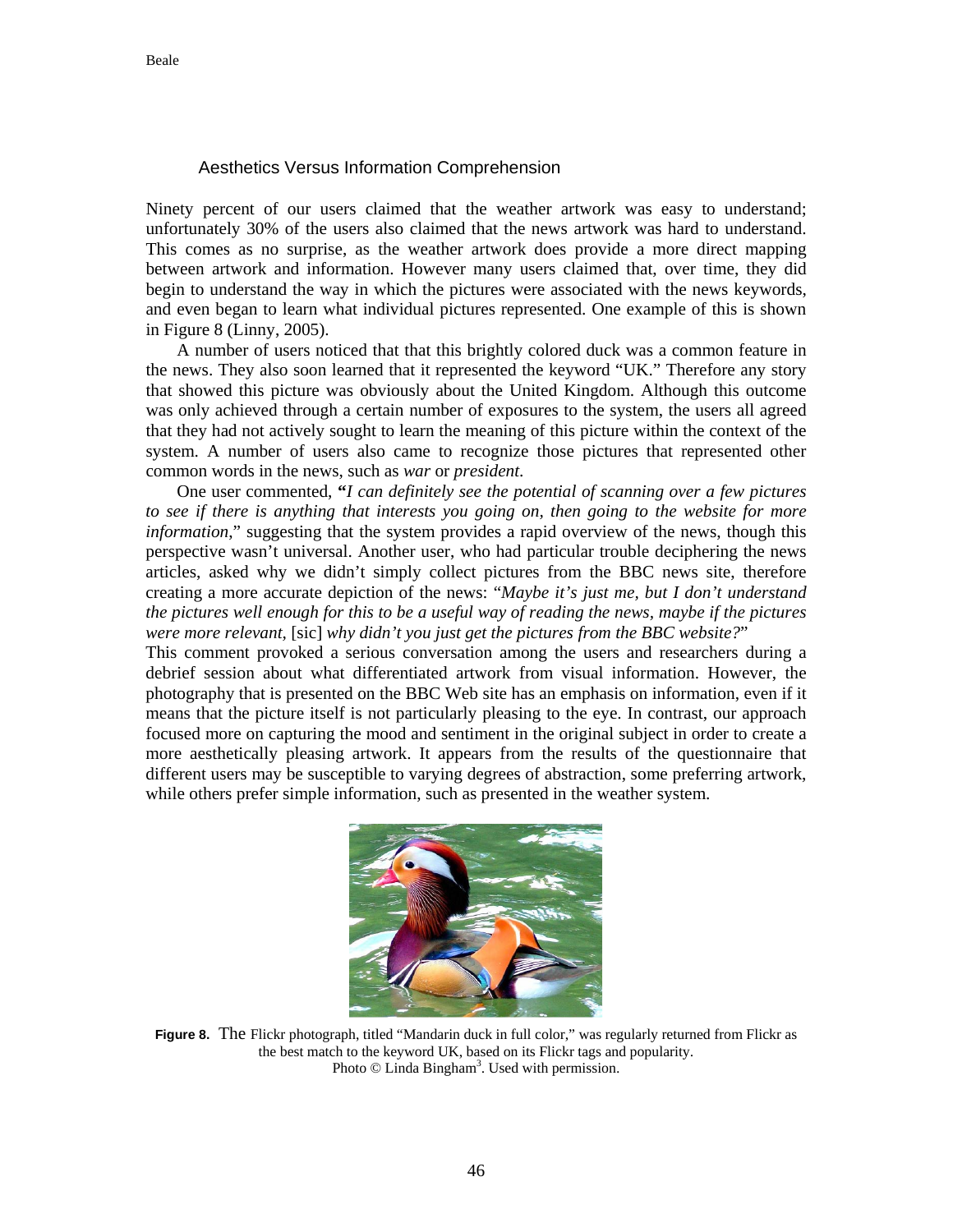Interestingly, one user compared the system to Makaton, a very simple version of British Sign Language, which the user happens to teach. According to the Makaton website, "Signs are often pictorial and convey the meaning more easily than words, which are more abstract" (Makaton, 2006, ¶4). The user expressed interest in the system and saw the benefits that it would provide for the deaf and dyslexic children that she teaches. This potential use was not originally anticipated, but it is possible that representing information as pictures may have a valuable use in education, aiding disabled users or those who cannot read English.

The images used to represent the latest news headlines were almost exclusively photographs, and they often had a very abstract relationship compared to the article that they represented, whereas the artwork that was created to represent the current weather was more obvious. The weather information lent itself towards more natural artwork; for example, if the weather is cloudy, clouds are shown on screen. The reaction to the weather artwork was more positive from an information sense, as all users were able to quickly interpret it and use the information that they had obtained. However, there was a lot of praise for the aesthetics of the news displays as well. A number of users have continued to use the program after the testing phase finished; they have reported that their knowledge of the meanings of recurring images has improved and therefore it has become easier to interpret the information.

## **REPRESENTING ACTIVITY**

For the second experiment, we created a variant of the system to work with video input, processing the video and transforming it directly into abstractions that became the artwork. The principles behind the system remain the same; however the sensor data are combined and used to create a display that alters with respect to changes in the data streams it receives.

The experiment took place in a foyer of the Computer Science building at the University of Birmingham, UK. We used simple image processing algorithms on video images to track the movement of people around the foyer. An overhead camera captured images of people moving around, showing the people crossing the scene from one side to the other as they moved between rooms or labs, or moving from top to bottom or vice versa, as they entered or left the building, as in Figure 9 (top left). A simple image-tracking algorithm captured these movements (top right). One version of the art server created ghost-like figures that moved across the screen, corresponding to people in the foyer (bottom right). While these images are aesthetically pleasing, they also are very concrete and require attention to discern what is happening.

Extending this approach to produce more abstract art, the tracking output was transformed into either horizontal or vertical lines, based on the average movement of the person. The track of the user was reduced to a single horizontal or vertical line that best approximated their track across the foyer. The midpoint of the persons image from each snapshot was calculated, and the line chosen such that the sum of the absolute distances from each image's midpoint to this line was minimized. These lines were used to create an abstract image, inspired by Mondrian (Artcyclopedia 2007b), in which a rectangular canvas was split by these lines and colored in primary colors. We chose Mondrian since his geometric artistic style has clear parallels with the regular patterns developed in our representation. These images created a correspondence between the movement trails across or through the foyer and the dividing lines in the picture. The image therefore represented the current and recent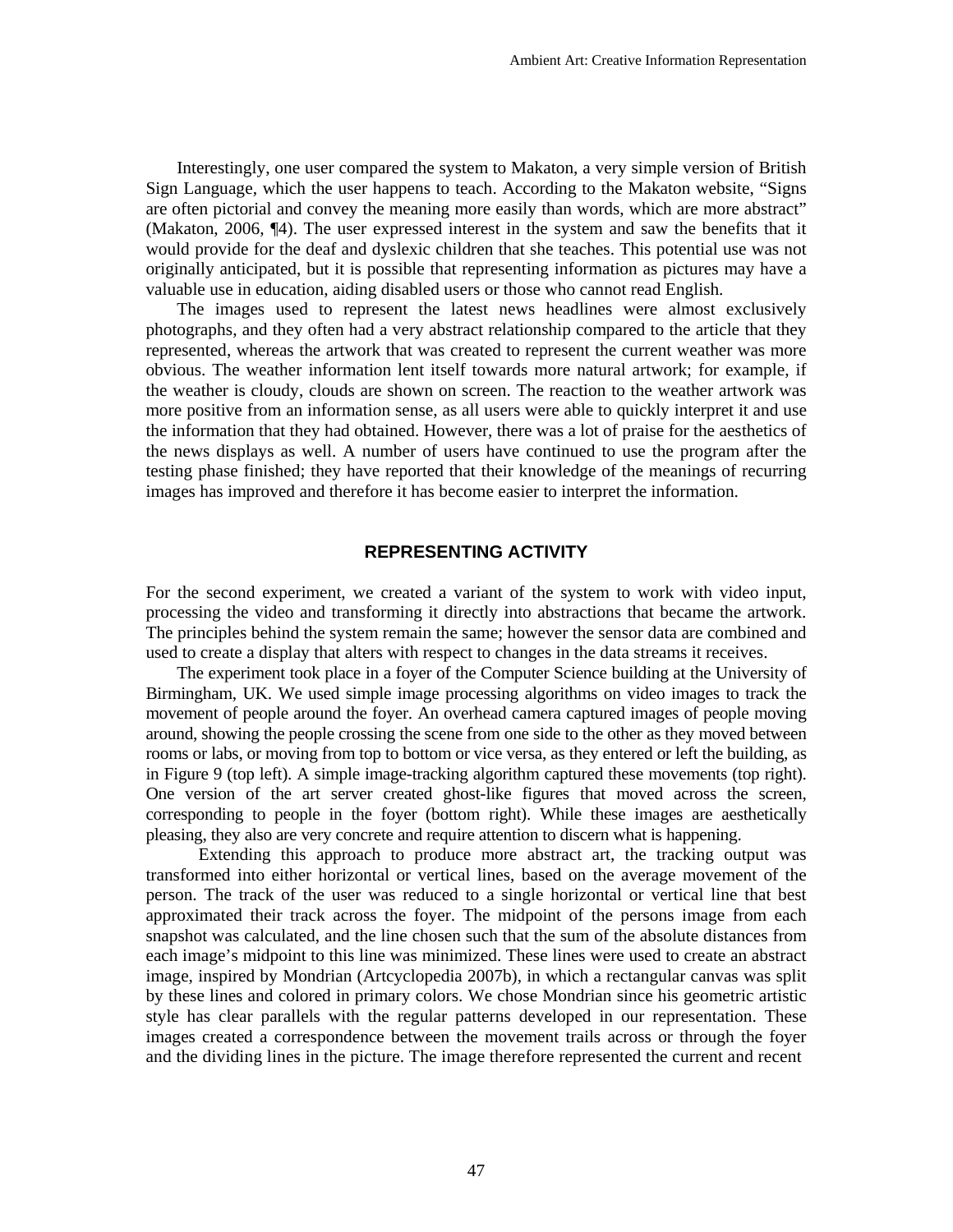

Figure 9. (top left) The video camera view of a foyer, composited with snapshots of activity; (top right) A tracking algorithm identifying the same person crossing the scene; (bottom right) Temporal ghost output created from the tracked figure.

activity in the foyer: If few people passed by, then very few lines split the picture and it is simple, whereas if the space was busy, then the image is much more segmented too. We did not try to capture the regularity and balance of Mondrian's images, but chose to map the lines into a slightly more meaningful concept (in a representational sense), and then use color to hint at the Mondrian style. The positions of the lines corresponded to the paths taken by the people moving through the foyer, mapped into the horizontal for those crossing the space and vertical for those entering or leaving the building. Images from a placid foyer, with few lines, reflect quite typical Mondrian images, which is less true for images from a busier space. A typical busy image is shown in Figure 10.



**Figure 10.** Foyer activity represented in a Mondrian-inspired image. Each horizontal line represents a user crossing from left to right or right to left, whilst each vertical line corresponds to a user moving into or out of the building. The cluster of vertical lines on the top left of the image show that more users entered or exited the building around that area than others. Most of the horizontal lines are around the middle third of the image, which shows that most people cross the foyer in the middle.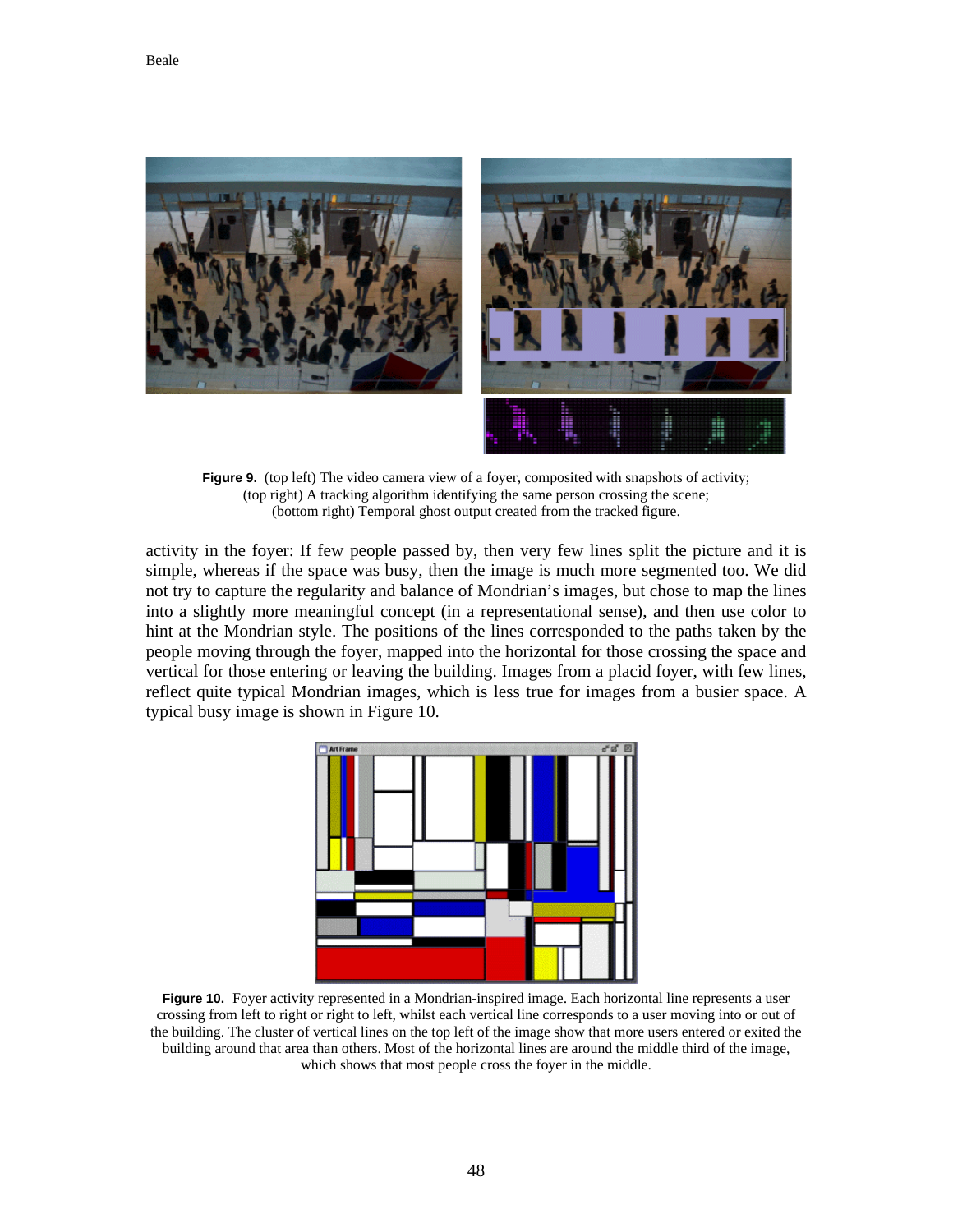We evaluated the system over the course of several weeks, using it to demonstrate the technology and concepts to prospective students and parents on open days (days in which the University invites visitors to explore its facilities), and had it running during other periods of time for current students and staff. During the open day, visitors encountered the artwork as they entered the foyer at the start of the day. The artwork was active during their initial coffee and introductory session, and also during the buffet lunch. Visitors attended lectures, tours, and other demonstrations on campus, thereby entering and leaving the foyer three or four times during their time with us. They were given a direct demonstration of the concept after lunch and saw how the images develop over time as more people move around the foyer.

The image was projected onto a white wall around the side of the foyer, or, on another occasion, onto a screen, sized between 2m and 3m across, placed on the floor towards one wall. Evaluation of the system by the prospective students and their parents was informal, consisting of discussions with them about their experiences of the open day in general and the demonstrations they had experienced, of which the ambient art was just one. Approximately 50 people, from a mixture of backgrounds and usually with some interest in computer science, contributed comments to these discussions. They revealed that they found the art interesting and engaging, but that it lacked the aesthetic pleasure that the carefully constructed ratios of the Mondrian images have, and so was not overly pleasant to look at for any period of time.

However, particularly for those people manning the demonstrations, and for staff exposed to the images for longer periods of time, they found that they were able to tell immediately how busy the foyer was, and whether people had recently moved within the building, or had entered or left it. They found that they could interpret general information from the display without actually having to pay it explicit attention. However, this is not to say that these users were completely inattentive, but it reflects that they did not consciously have to examine the image to gain the information they needed.

#### **CONCLUSIONS**

In reviewing the concept for abstract aesthetic representations of information, one question that remains open is whether these representations are actually art at all. Some would argue that the aesthetic presentation of information is not sufficient to be called art; others may disagree. We believe that art needs to engage the user's intuition, and that it should allow a person to experience something new. Both of the systems described in this paper achieved this, but in significantly different ways. And certainly this question regarding what constitutes art has been raised not only regarding these systems: Much nonrepresentational artwork is subjected to the same inquiry.

Our studies looked only at the self-reported reactions of users to both the information content and their aesthetic response to the images, since our focus was on exploring the feasibility of creating systems that are primarily artwork, and only secondarily information presentation systems. Clearly, these perspectives limit the conclusions that can be drawn from the studies, and further work is needed to quantify the relationships between information transmission, peripheral attention, and aesthetic presentations.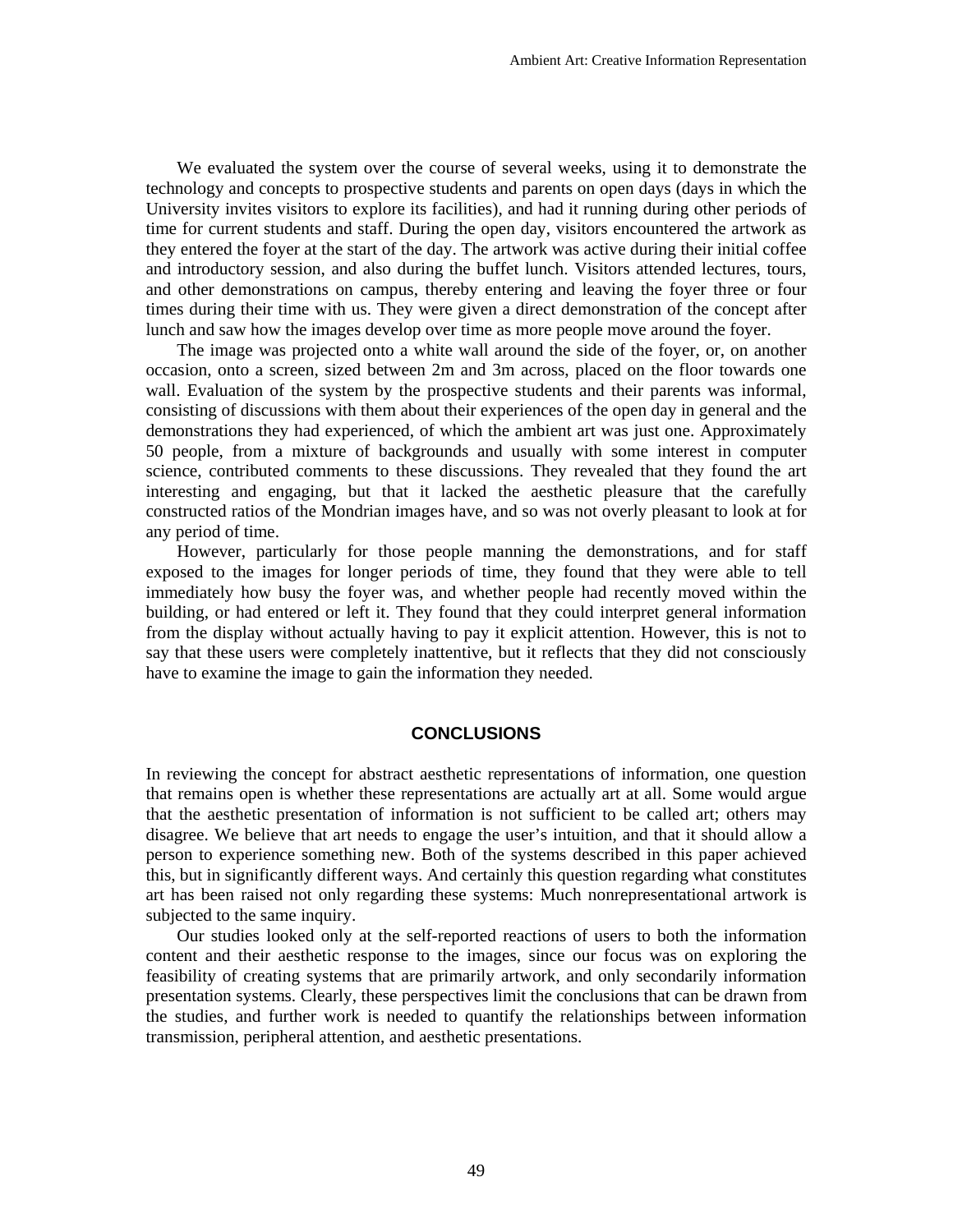Our experiences with ambient art demonstrated that it is possible to achieve pleasing representations that reflect ambient information. Users are more easily able to determine the underlying information when a more direct representation (weather images or ghosts walking) is used. Yet, the more abstract, and potentially more "artistic," images are also able to convey information. It also appears that the more indirect representations can provide the more aesthetically pleasing images. In these indirect systems (the news montage and the Mondrian images), the information conveyed was not so directly related to the underlying data streams: It did not attempt to provide an accurate presentation of complex data, but instead appeared to appropriately present an overall mood or impression. When considering ambient art for long-term interactions with such systems, we believe that high aesthetic quality and a broad overview of the underlying information is much more useful to the viewer than more detail in a less appealing representation, as is the ability not to require too much explicit attention. However, it is clear that many users will want to interact with their ambient art, allowing it to provide them with a general impression of the current underlying state of things (whether that be the weather outside, the foyer inside, or the world in general) and then be able to focus in when they become aware of things of interest. It also seems that interaction is important in the initial stages, as the users explore the relationship between the representations and the underlying data, especially in situations such as the news representations that are quite complex. This interaction is important in allowing them to develop an understanding of the system and how it works.

The time scales for the information we are now able to access digitally are widely varied, from the immediacy of current work tasks, the morning's weather, or the day's news, to the longer trends in stock markets, to the very long term, such as the state of a pension fund. These sources need to transmit information to us at differing rates: Knowing when the next bus is due is much more time critical than the overall performance of our investments. While time-critical information can be reflected in the ambient art systems, it requires more direct attention to notice the more rapidly altering information. Requiring less direct attention are the more abstract representations, which also tended to be viewed as more artistic and aesthetically pleasing, but were also were perceived to be less informative. It therefore seems that the rate of change of ambient and peripheral information will be a critical factor in determining the types of display to use. In the systems studied here, we found that longer time-scale phenomena tended to be better received when represented more abstractly, while shorter time-scale and more detailed ones were better when more directly interpretable. As the quantity of information available digitally increases—from, for example, local and remote environment information; the location, activities and moods of our friends; and the status of our many projects and activities—there is a clear need to find the means to represent these varying time scales, these differing levels of detail, to users in ways that go beyond immediate visualization and comprehension.

All of the systems reported here—the news montage, the weather picture, the activity in Mondrian style—are representations of public, nonpersonal information. The first two systems run locally on a user's PC, while the latter one was projected within a public space. On the PC, individual users could delve into the news in more detail, allowing them to follow items of personal interest. However, the public nature of the information allows it to be easily presented to a potentially wider, more diverse audience than could be done ethically with personal details. The issues of privacy and ambient displays have been addressed in different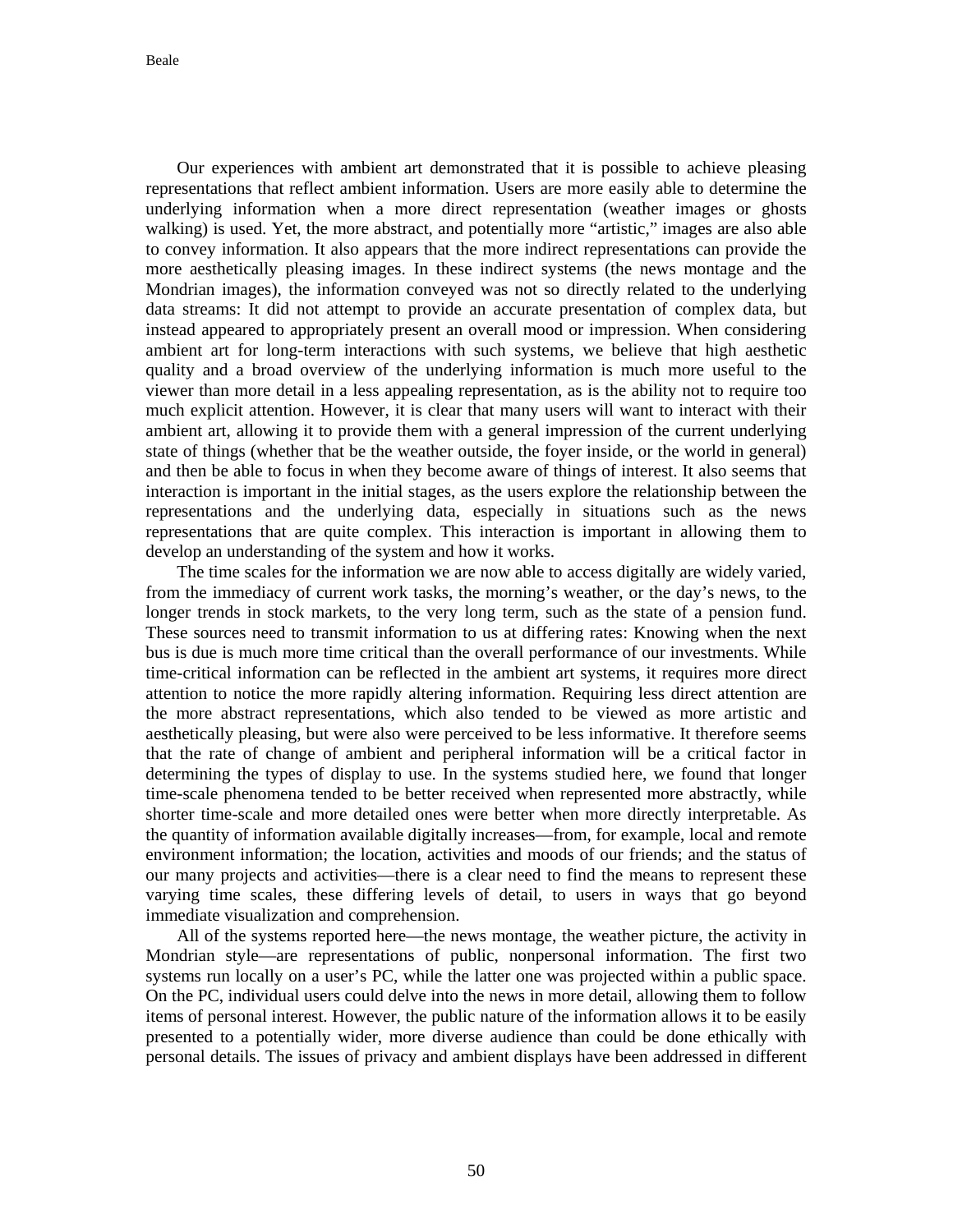ways: With the Hello.wall (Prante et al., 2003), users have to be physically proximal to the wall before they can access any more personal information, while InfoCanvas (Miller & Stasko, 2001) uses specific user-defined mappings known only to that user to achieve the relationship between the information and its representation. The issues of displaying private information has not been addressed in this article, but the longer time scales required to become aware of the meanings of information in abstract displays opens up an alternative approach to the personal choices used in InfoCanvas. Since the personal nature of the relationship between the information and the ambient presentation is not obvious to those other than the information owner, and requires long exposure to the display in order to be able to interpret it successfully, the individual user can guide the system towards presenting his or her more personal information in a manner deemed aesthetically pleasing while protecting his or her privacy.

Long-term interaction with such systems may well become very common in the information-rich future. Even today, our attention is ever more divided. Computer systems will be more effective if they can guide us towards monitoring and acting on only that which requires our intervention, while soothing, entertaining and enhancing our environment the rest of the time. We have demonstrated that ambient art can effectively contribute towards this wider goal, though the details of how this is best achieved are only just starting to be addressed.

## **ENDNOTES**

2. Photographs used within the Creative Commons License. For more information, see

http://flickr.com/creativecommons

3. See at http://www.flickr.com/photos/linny/

#### **REFERENCES**

- ambient. (2006). ambient orb: Information at a glance. Retrieved May 14, 2006, from http://www.ambientdevices.com/cat/orb/orborder.html
- Artcyclopedia. (2006). James Turrell [American Installation Artist, born in 1943]. Retrieved December 19, 2006, from http://www.artcyclopedia.com/artists/turrell\_james.html
- Artcyclopedia. (2007a). Jackson Pollock [American Abstract Expressionist Painter, 1912-1956]. Retrieved January 11, 2007, from http://www.artcyclopedia.com/artists/pollock\_jackson.html
- Artcyclopedia (2007b). Piet Mondrian [Dutch Neo-Plasticist Painter, 1872-1944]. Retrieved January 11, 2007 from http://www.artcyclopedia.com/artists/mondrian\_piet.html
- Beale, R. (2005). Improving Internet interaction: From theory to practice. [Special Issue] *Journal of the American Society for Information Science and Technology, 57*, 829–833.

Card, S. K., Mackinlay, J. D., & Shneiderman, B. (Eds.). (1999). *Readings in information visualization: Using vision to think* (1st ed.). San Francisco: Morgan Kaufmann.

<sup>1.</sup> Students Kieran Rowley, Jon Shuster, Daniel Witchett, and Louise Fellows worked with the author on a variety of aspects of this research, through their project and summer research work. Theresa Anderson provided input and assistance with some of the artistic aspects. This group of people is referred to as "we" throughout the paper.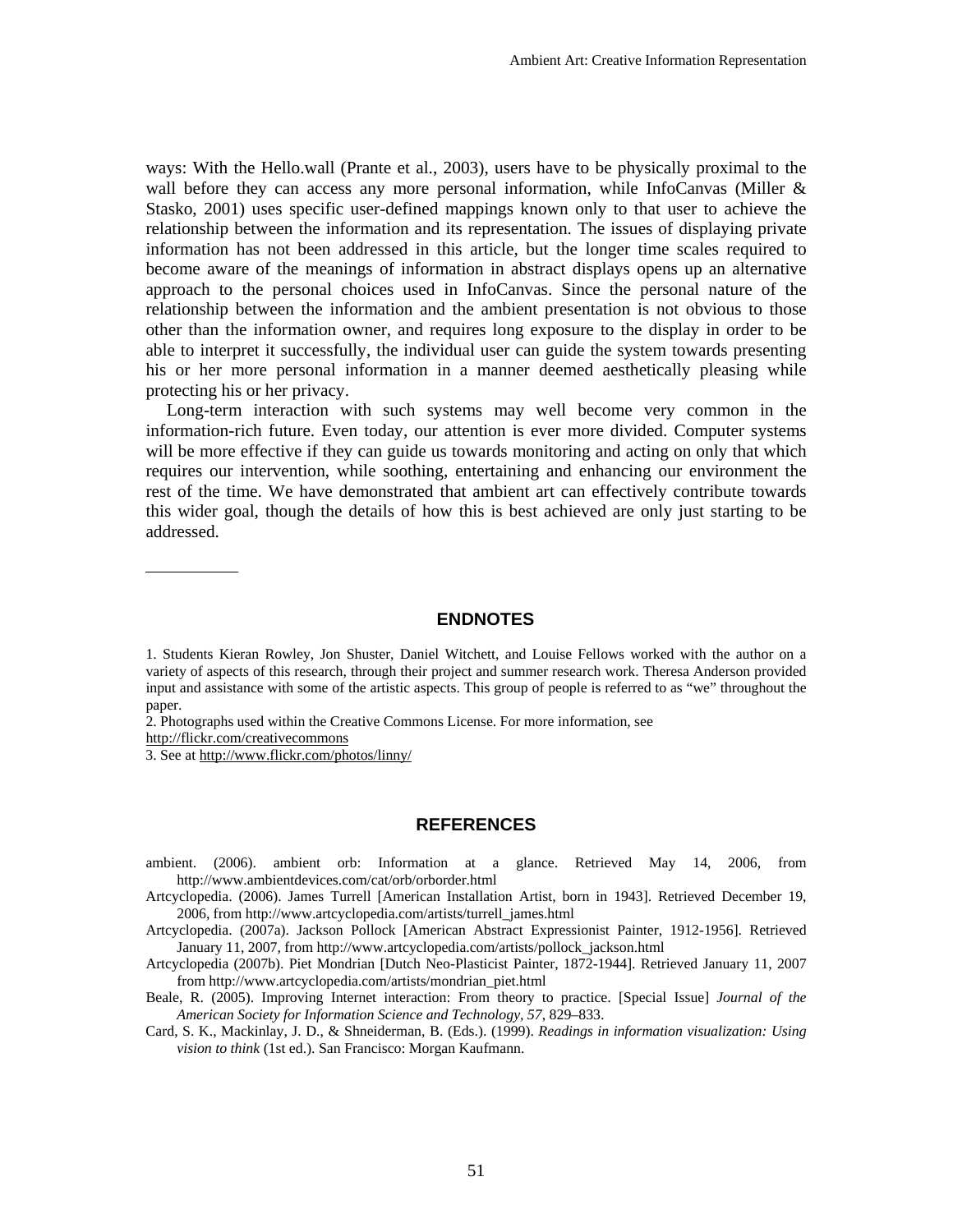- Currier Museum of Art (2005). Online Curriculum. Retrieved April 6, 2006, from http://curriculum.currier.org/nh\_artists/glossary.html
- Dahley, A., Wisneski, C., & Ishii, H. (1998, April). *Water lamp and pinwheels: Ambient projection of digital information into architectural space.* Paper presented at the Summary of the Conference on Human Factors in Computing Systems (CHI '98), Los Angeles, CA, USA.
- Flickr. (2006). Retrieved April 6th, 2006, from http://www.flickr.com
- Fogarty, J., Forlizzi, J., & Hudson, S. (2001, November). *Aesthetic information collages: Generating decorative displays that contain information.* Paper presented at the UIST '01 [User Interface and Software Technology] symposium, Orlando, FL, USA.
- Heiner, J., Hudson, S., & Tanaka, K. (1999, November). *The information percolator: Ambient information display in a decorative object.* Paper presented at the UIST '99 [User Interface and Software Technology] symposium, Asheville, NC, USA.
- Hendley, R. J., Drew, N. S., Wood, A. M., & Beale, R. (1995, October). *Narcissus: Visualising information.* Paper presented at the IEEE [Institute of Electrical and Electronic Engineers] InfoVis [Information Visualization] conference, Atlanta, GA, USA.
- Ishii, H., & Ullmer, B. (1997, March). *Tangible bits: Towards seamless interfaces between people, bits and atoms.* Paper presented at the Conference on Human Factors in Computing Systems (CHI '97), Atlanta, GA, USA.
- Ishii, H., Wisneski, C., Brave, S., Dahley, A., Gorbet, M., Ullmer, B., & Yarin, P. (1998, April). *ambientROOM: Integrating ambient media with architectural space.* Paper presented at the CHI '98 conference on human factors in computing systems, Los Angeles, CA, USA.
- Linny. (2005). *Mandarin Duck in Full Colour*. Retrieved July 30, 2006, from http://www.flickr.com/photos/linny/45599281/in/dateposted/
- Long, R. (1986). *Ten Days Walking and Sleeping on Natural Ground* [Electronic Version]. Retrieved December 19, 2006 from Tate Online,

http://www.tate.org.uk/servlet/ViewWork?cgroupid=999999961&workid=16604&searchid=10423

- Macintyre, B., Mynatt, E., Voida, S., Hansen, K., Tullio, J., & Corso, G. (2001, November). *Support for multitasking and background awareness using interactive peripheral displays.* Paper presented at the UIST '01 [User Interface and Software Technology] symposium, Orlando, FL, USA
- Maglio, P., & Campbell, C. (2000, April). *Tradeoffs in displaying peripheral information.* Paper presented at the Conference on Human Factors in Computing Systems (CHI '00), The Hague, The Netherlands..
- Makaton. (2006). About Makaton. Retrieved May 14, 2006, from http://www.makaton.org/about/about.htm
- Mankoff, J., Dey, A., Hsieh, G., Kientz, J., Lederer, S., & Ames, M. (2003, April). *Heuristic evaluation of ambient displays.* Paper presented at the Conference on Human Factors in Computing Systems (CHI '03), Fort Lauderdale, FL, USA.
- Matthews, T., Dey, A., Mankoff, J., Carter, S., & Rattenbury, T. (2004, October). *A toolkit for managing user attention in peripheral displays.* Paper presented at the UIST '04 [User Interface and Software Technology] symposium, Santa Fe, NM, USA.
- Merikle, P., & Joordens, S. (1997). Parallels between perception without attention and perception without awareness. *Consciousness and Cognition, 6*, 219–236.
- Merikle, P., Smilek, D., & Eastwood, J. (2001). Perception without awareness: Perspectives from cognitive psychology. *Cognition, 79,* 115–134.
- Miller, T. (2003). *Understanding awareness information.* In M. Rauterberg, M. Menozzi, & J. Wesson (Eds.), *Human-computer interaction, INTERACT '03* (pp. 673–675). Amsterdam: IOS Press.
- Miller, T., & Stasko, J. (2001, March–April). *The InfoCanvas: Information conveyance through personalized, expressive art.* Paper presented at the Conference on Human Factors in Computing Systems (CHI '01), Seattle, WA, USA.
- Plaue, C., Miller, T., & Stasko, J. (2004, May). *Is a picture worth a thousand words?: An evaluation of information awareness displays.* Paper presented at the GI '04 [Graphics Interface] conference, London, Ontario, Canada.
- Prante, Th., Röcker, C., Streitz, N. A., Stenzel, R., Magerkurth, C., van Alphen, D., & Plewe, D.A. (2003, October). *Hello.Wall: Beyond ambient displays.* Paper presented at the 5th International Conference on Ubiquitous Computing (Ubicomp '03), Seattle, WA, USA.